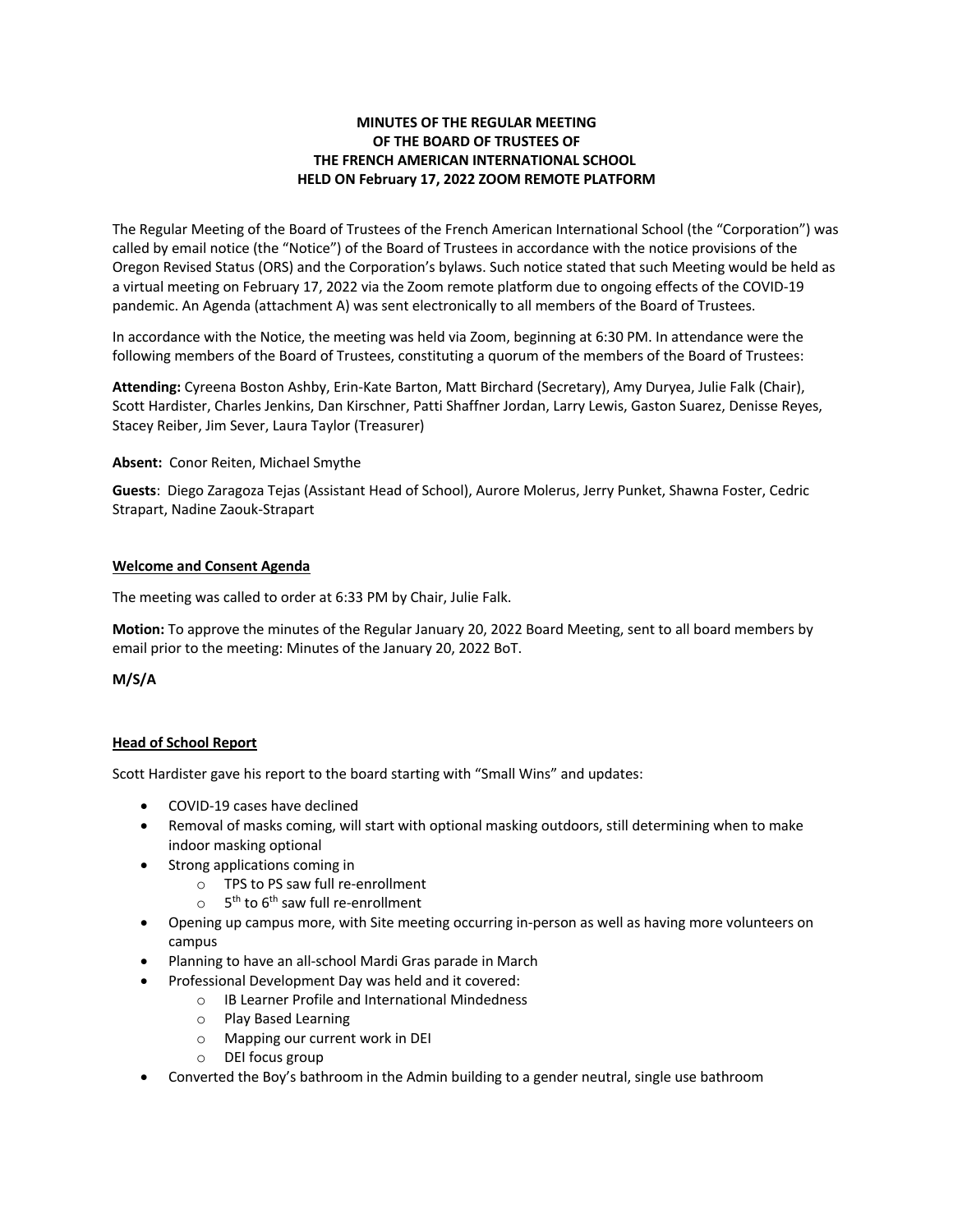## **Executive Committee Update**

Julie Falk reported for the EC that the group had met to prep for this Board meeting and for agenda setting.

### **Strategic Planning Retreat Recap**

Julie Falk provided a brief recap of the Strategic Planning Retreat, including these topics:

- The Identity group decided to distribute into the other groups
- Admin team is looking at potential consultants for Naming. Immediate tactical help is needed. Timing for naming decision is by September of '22, through a thoughtful process to include Branding.
- Some discussion followed on the work product for the small groups.

### **New Innovations in the Lower School**

Aurore Molerus, Division Head of the Lower School, gave a presentation to the Board on innovations in the lower school. Topics covered in the presentation were:

- Who we are
- How we organize ourselves
- Celebrations & Strengths
- Areas of Opportunities
- Conclusion

For the "Who we are" section, Aurore highlighted for Lower School there are 178 students plus 27 Faculty and Staff. These are broken out as 18 Teachers – 12 French and 6 English, 1 French Teacher Assistant, 4 Specialists, 3 Student Support & Progress, and 1 Administrative assistant. An exercise done by the Lower School Faculty and Staff revealed insights into where they are from and where they view home to be.

For the "How we organize ourselves" an organization chart for the department was also shared, and it was noted that the PYP Cycle Coordinator helps ensure curriculum alignment.

Under "Celebrations & Strengths", Aurore had done classroom observations and these revealed that FAIS has a safe learning environment that's calm, with confident learners. It also was noted that the teachers are connected with their students. The average tenure of our Lower School teachers is 12 years. Our students are the center and they are active learners. A side discussion was held around an example given of the 4<sup>th</sup> grade students having independently developed an economy based on marbles, where they exchange small crafts and other items for marbles during recess. Also, it was discussed that our curricula is connected to the rest of the world, through the Programme de l'Education Nationale Françaises, US Oregon State Common Core, and IB PYP Framework.

For "Areas of Opportunity" four items were highlighted, which were: Learning differences, STEAM Specialist, Teaching in a plurilingual environment, and Teacher mentorship and professional development. Some topics from this portion included the big goal of earlier screening for support of students with learning differences and working with student support and finding best practices. For a STEAM Specialist, the school is in a hiring search process, with the goal of adding this position in the next school year. There was also discussion of how to best support students in a plurilingual and multilingual learning environment. ~90% of students don't speak French at home. English plus many other languages spoken in the home. Working to support this could create multiple new entry points at FAIS. Finally, with regards to supporting our Faculty and Staff, the school is sponsoring two staff members in Green Cards to keep them at FAIS. There also needs to be work done for supporting and mentoring our new teachers.